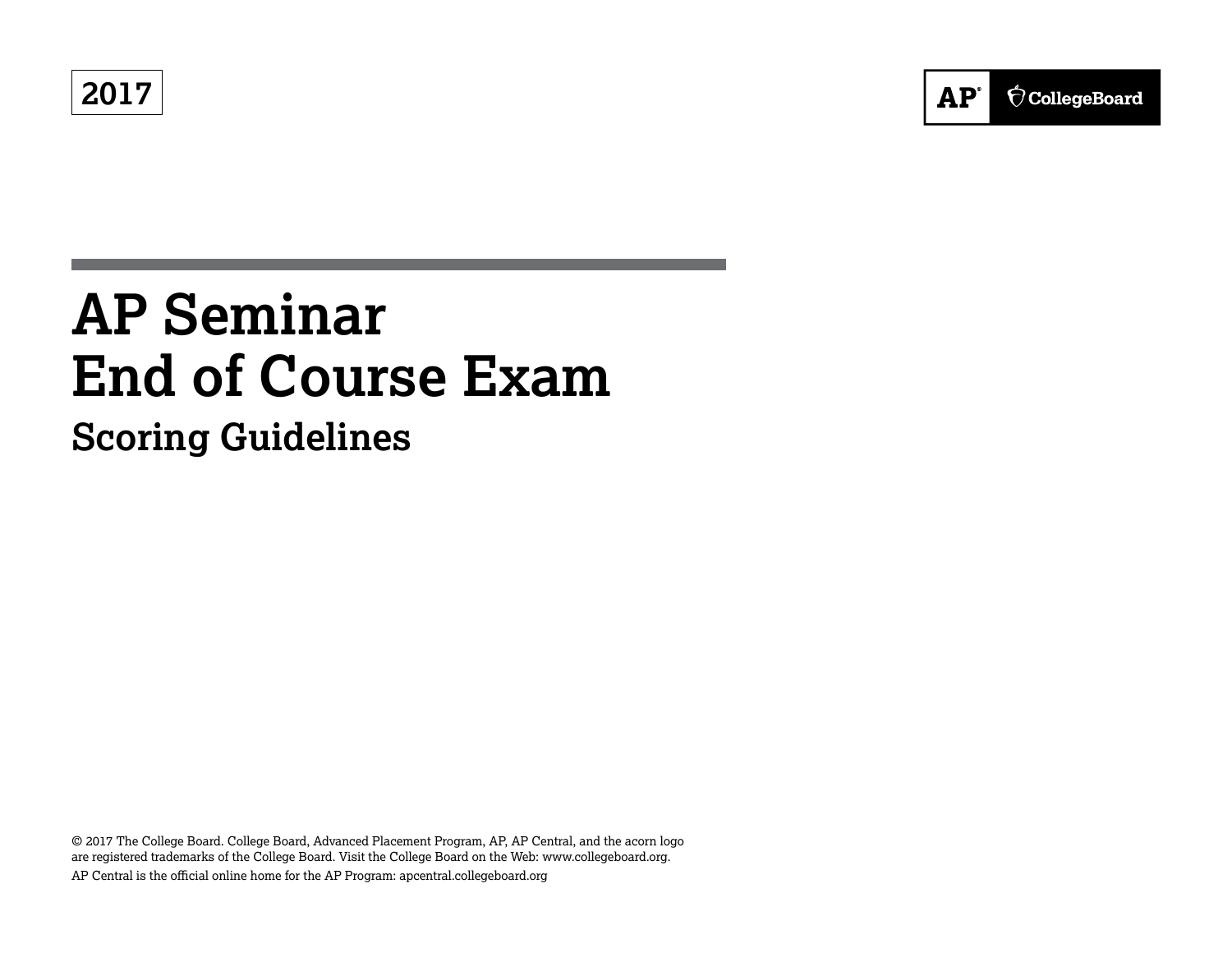### AP Seminar Rubric 2017: End-of-Course Exam Part A, Questions 1 to 3

|                |                                              | <b>Performance Levels</b>                                                                                                                 |                                                                                                                                                                                                                       |                                                                                                                                                                           |                        |  |
|----------------|----------------------------------------------|-------------------------------------------------------------------------------------------------------------------------------------------|-----------------------------------------------------------------------------------------------------------------------------------------------------------------------------------------------------------------------|---------------------------------------------------------------------------------------------------------------------------------------------------------------------------|------------------------|--|
| <b>Row</b>     | <b>Content Area/</b><br>Proficiency          | Low                                                                                                                                       | <b>Medium</b>                                                                                                                                                                                                         | High                                                                                                                                                                      | <b>Points</b><br>(Max) |  |
| 1              | Understand<br>and Analyze<br>Argument        | The response misstates the author's<br>argument, main idea, or thesis.                                                                    | The response identifies, in part and with<br>some accuracy, the author's argument,<br>main idea, or thesis.                                                                                                           | The response accurately identifies the<br>author's argument, main idea, or thesis.                                                                                        |                        |  |
|                |                                              |                                                                                                                                           | $\overline{2}$                                                                                                                                                                                                        | 3                                                                                                                                                                         | з                      |  |
| $\overline{a}$ | <b>Understand</b><br>and Analyze<br>Argument | The response correctly identifies at least<br>one of the author's claims.                                                                 | The response provides a limited<br>explanation of the author's line of<br>reasoning by accurately identifying<br>some of the claims AND identifying<br>the connections or acknowledging a<br>relationship among them. | The response provides a thorough<br>explanation of the author's line of<br>reasoning by identifying relevant claims<br>and clearly explaining connections<br>among them.  |                        |  |
|                |                                              | $\overline{\mathbf{2}}$                                                                                                                   | 4                                                                                                                                                                                                                     | 6                                                                                                                                                                         | 6                      |  |
| 3              | Evaluate<br>Sources and<br>Evidence          | The response identifies little evidence.<br>It makes a superficial reference to<br>relevance and/or credibility but lacks<br>explanation. | The response explains various pieces<br>of evidence in terms of credibility and<br>relevance, but may do so inconsistently<br>or unevenly.                                                                            | The response evaluates the relevance<br>and credibility of the evidence and<br>thoroughly evaluates how well the<br>evidence is used to support the author's<br>argument. |                        |  |
|                |                                              | $\overline{2}$                                                                                                                            |                                                                                                                                                                                                                       | 6                                                                                                                                                                         |                        |  |

### Additional Scores

In addition to the scores represented on the rubrics, readers can also assign scores of **0** (zero) and **NR** (No Response).

### 0 (Zero)

- § A score of **0** is assigned to a single row of the rubric when the response displays a below-minimum level of quality as identified in that row of the rubric.
- § Scores of **0** are assigned to all rows of the rubric when the response is off-topic; a repetition of a prompt; entirely crossed-out; a drawing or other markings; or a response in a language other than English.

### NR (No Response)

A score of **NR** is assigned to responses that are blank.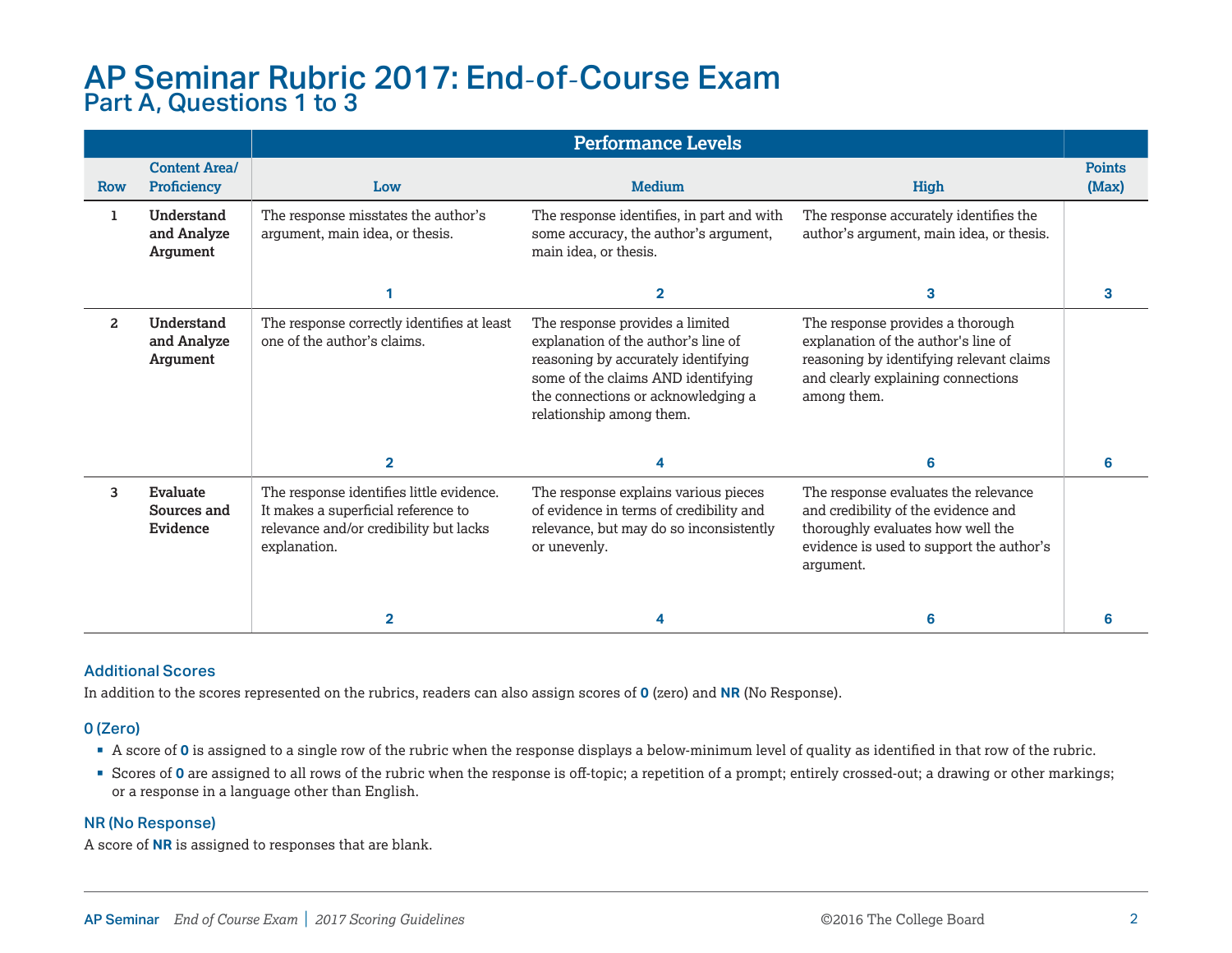## AP Seminar Rubric 2017: End-of-Course Exam Part B, Question 4

|                |                                     | <b>Performance Levels</b>                                                                                                                                                                                     |                                                                                                                                                                                                            |                                                                                                                                                                                                                                                                                                          |                        |  |
|----------------|-------------------------------------|---------------------------------------------------------------------------------------------------------------------------------------------------------------------------------------------------------------|------------------------------------------------------------------------------------------------------------------------------------------------------------------------------------------------------------|----------------------------------------------------------------------------------------------------------------------------------------------------------------------------------------------------------------------------------------------------------------------------------------------------------|------------------------|--|
| Row            | <b>Content Area/</b><br>Proficiency | Low                                                                                                                                                                                                           | <b>Medium</b>                                                                                                                                                                                              | High                                                                                                                                                                                                                                                                                                     | <b>Points</b><br>(Max) |  |
| ı              | Establish<br>Argument               | The response misstates or overlooks a<br>theme or issue that connects the sources.<br>The response's perspective is unclear or<br>unrelated to the sources.                                                   | The response identifies a theme or issue<br>that connects the sources. The response<br>derives its perspective from only one of<br>the sources.                                                            | The response identifies a theme or<br>issue connecting the provided sources<br>and presents a perspective that is not<br>represented in one of the sources OR<br>brings a particularly insightful approach<br>to one of the perspectives OR makes<br>a strong thematic connection among<br>perspectives. |                        |  |
|                |                                     | $\overline{2}$                                                                                                                                                                                                | 4                                                                                                                                                                                                          | 6                                                                                                                                                                                                                                                                                                        | 6                      |  |
| $\overline{a}$ | Establish<br>Argument               | The response's line of reasoning is<br>disorganized and/or illogical. The<br>response lacks commentary or the<br>commentary incorrectly or tangentially<br>explains the links between evidence and<br>claims. | The argument is mostly clear and<br>organized, but the logic may be faulty OR<br>the reasoning may be logical but not well<br>organized. The commentary explains the<br>links between evidence and claims. | The response's line of reasoning is<br>logically organized and well-developed.<br>The commentary explains evidence<br>and connects it to claims to clearly and<br>convincingly establish an argument.                                                                                                    |                        |  |
|                |                                     | $\overline{2}$                                                                                                                                                                                                | 4                                                                                                                                                                                                          | 6                                                                                                                                                                                                                                                                                                        | 6                      |  |
| 3              | <b>Select and Use</b><br>Evidence   | The response repeats or misinterprets<br>information from at least two of the<br>provided sources, or the information<br>lacks relevance thereby providing little<br>support for an argument.                 | The response accurately uses relevant<br>information from at least two of<br>the provided sources to support an<br>argument.                                                                               | The response appropriately synthesizes<br>relevant information drawn from at least<br>two of the provided sources to develop<br>and support a compelling argument.                                                                                                                                       |                        |  |
|                |                                     | 2                                                                                                                                                                                                             | 4                                                                                                                                                                                                          | 6                                                                                                                                                                                                                                                                                                        |                        |  |